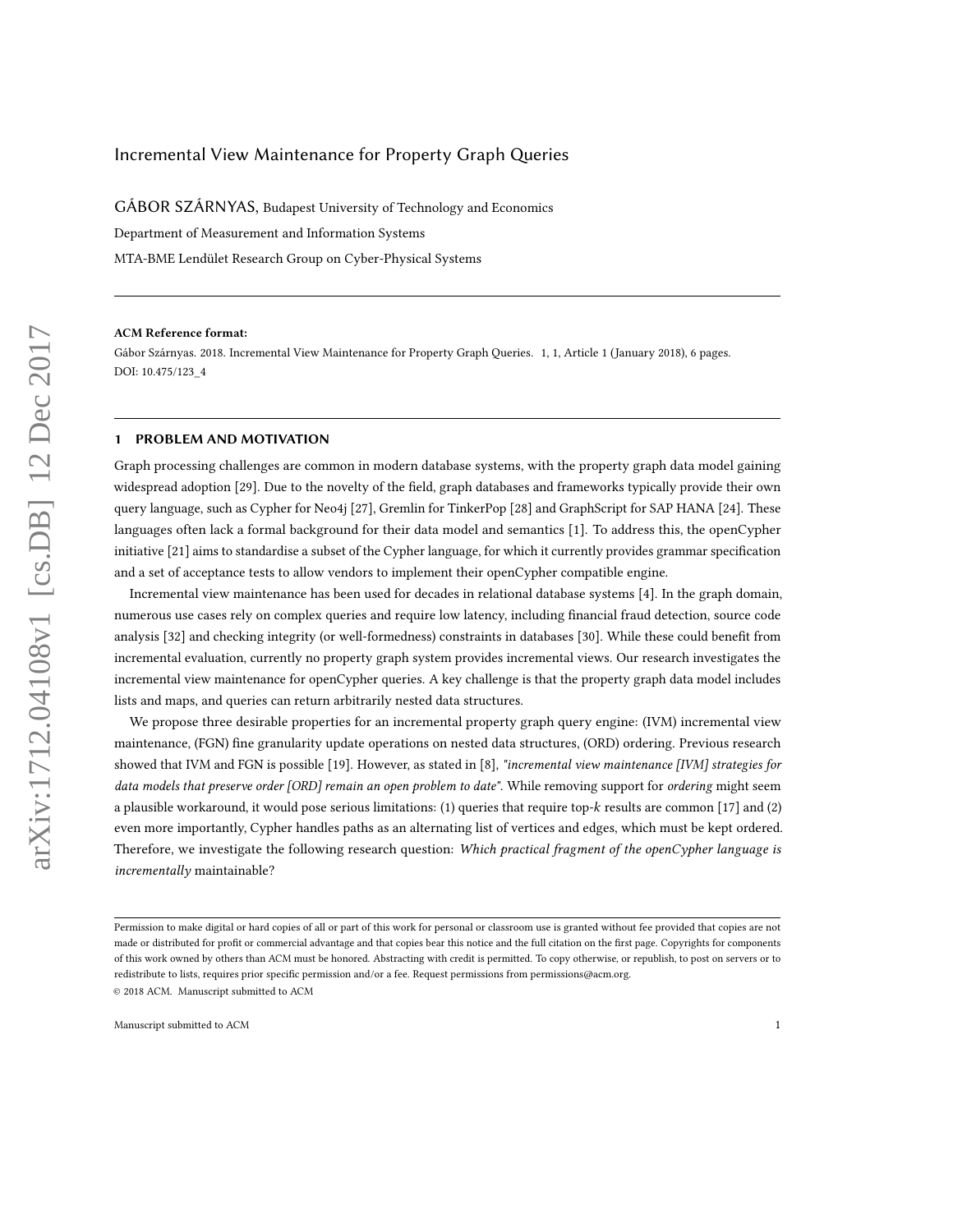#### <span id="page-1-0"></span>2 PRELIMINARIES

Data model. A property graph is  $G = (V, E, st, L, T, L, T, P_v, P_e)$ , where V is a set of vertices, E is a set of edges and st :  $E \to V \times V$  assigns the source and target vertices to edges. Vertices are labelled from L by function  $\mathcal L$  and edges are typed from T by function T. Let  $D = \bigcup_i D_i$  be the union of atomic domains  $D_i$ .  $P_v$  is a set of vertex properties. A vertex property  $p_i \in P_v$  is a partial function  $p_i : V \to D_i$ . Edge properties  $P_e$  can be defined similarly.

Given a property graph G, relation r is a graph relation if the following holds [\[13\]](#page-4-10):  $\forall A \in \text{sch}(r)$ : dom $(A) \subseteq V \cup E \cup D$ , where  $sch(r)$  is the schema of r (a list containing attribute names), dom(A) is the domain of attribute A, and  $V/E$  are the vertices/edges of G.

Running example. We use the following example graph:

$$
\begin{array}{c}\n\text{?Post} \\
\hline\n\text{lang: 'en'} \\
\text{.REPLY}\n\end{array}\n\qquad\n\begin{array}{c}\n\text{? Common} \\
\text{lang: 'fr'} \\
\text{.REPLY}\n\end{array}\n\qquad\n\begin{array}{c}\n\text{? Common} \\
\text{lang: 'en'} \\
\text{.REPLY}\n\end{array}
$$

We use an example query that lists Posts  $p$ , along with threads  $t$  that contain (transitive) reply Comm[ent]s that are written in the same lang[uage] as the Post. The result is shown on the right. (For conciseness, edges are omitted from paths throughout the paper.)



GRA. Graph queries can be formulated in graph relational algebra (GRA) [\[20\]](#page-4-11), which introduces two graph-specific operators: (1) the *get-vertices* nullary operator  $\bigcirc_{(v:V)}$ , which returns vertices v with a label V to serve as a base relation for later operators, (2) the *expand-out* unary operator  $\uparrow$  (with)  $\begin{bmatrix} (\mathbb{R}^1 \mathcal{W}) \\ (\mathbb{V}) \end{bmatrix}$  [:E] (*r*) that navigates from *v* on an edge typed *E* to a vertex w with label W. The expand-out operator can also define transitive closure patterns, denoted by the ∗ symbol. GRA allows nested data structures, i.e. if x is an attribute of a graph relation,  $x, p$  accesses the value of property p in x [\[13\]](#page-4-10).

NRA. To allow precise formalisation of nested data structures, we use nested relational algebra (NRA) [\[7,](#page-4-12) [14\]](#page-4-13), which allows arbitrary nesting of relations. To access nested values, attribute  $A$  of a nested relation  $r$  can be *unnested* using the operator  $\mu_A(r)$ . Nested relations can also represent properties of vertices/edges along with collections such as lists and maps. We present two nested relations  $\alpha$  and  $\beta$  that store the vertices and edges of the graph, respectively:



We define operators formally as  $\bigcirc_{(v:V)} \equiv \pi_{id \to v} \sigma_{\alpha}$ .label= $v(\alpha)$  and

 $\uparrow$  (:W) (:W) [:E]  $(r) \equiv \sigma_{r, v=\beta, s \land \beta, t}$  ype=E∧ $\beta, t = \alpha, id \land \alpha,$  label=W  $(r \Join \beta \Join \alpha)$ .

Manuscript submitted to ACM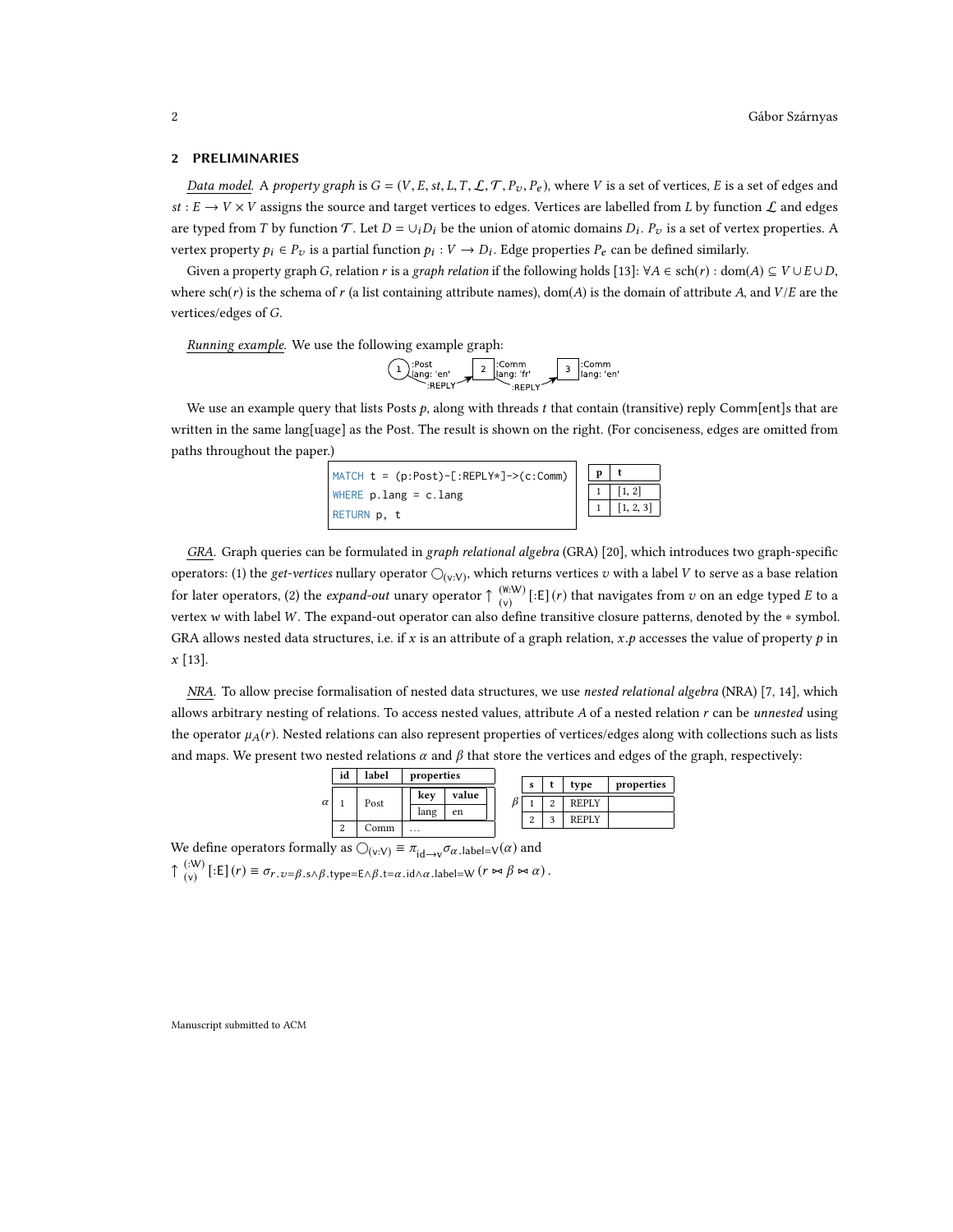## 3 RELATED WORK

Cypher. Due to its novelty, there are only a few research works on the formalisation of (open)Cypher. An early attempt to provide a framework for the theoretical representation of openCypher queries was published in [\[13\]](#page-4-10). In [\[20\]](#page-4-11), we published a formalisation of a subset of openCypher that mapped queries to GRA. The Cypher for Apache Spark project is an ongoing effort to adapt the Cypher language to Spark [\[22\]](#page-4-14). None of these works consider IVM. Graphflow [\[15\]](#page-4-15) is an active graph database for incremental openCypher queries. However, it does not support nested data structures.

IVM of graph queries. The Viatra framework [\[33\]](#page-5-3) provides an incremental query engine over the object-oriented Eclipse Modeling Framework. However, it does not support FGN or ORD. Strider [\[26\]](#page-4-16) is a system supporting continuous SPAROL queries. As the RDF data model does not handle collections as first class citizens (only head-tail style lists are supported), FGN is not supported.

Querying nested data structures. Paper [\[16\]](#page-4-17) presents a method for incremental view maintenance in object-oriented databases, but ordering is not supported. Recently, the authors of [\[5,](#page-4-18) [6\]](#page-4-19) formalised the language of the MongoDB document store using nested relational algebra, including ordering. However, IVM was not considered. An approach for incremental calculation of XQuery expressions is presented in [\[9\]](#page-4-20) and its accompanying technical report [\[8\]](#page-4-8).

### 4 APPROACH AND CONTRIBUTIONS

As discussed in [Section 1,](#page-0-0) order-preserving lists are required to store paths. Henceforth, we propose a property graph query model that only allows (unordered) bags, except for paths that are still stored as a list, but can only be updated as an atomic unit (i.e. the previous path has to be deleted and the new one has to be inserted). We argue that the distinction between collection properties and paths makes sense from a practical point of view: collection properties often receive updates, while paths only benefit from incremental updates in rare cases (e.g. when a single transaction deletes an edge in the path, but adds another one that keeps the path from deleting).

Overview. We propose the following workflow for compiling property graph queries to an incrementally maintainable expression and use the example of [Section 2](#page-1-0) for illustration.



(1) Compile the queries to GRA. A mapping from openCypher was given in our earlier work [\[20\]](#page-4-11). The example query results in:

<sup>σ</sup>c.lang=p.lang ↑ (c:Comm) (p) [:REPLY∗] (p:Post) 

(2) Transform GRA to NRA, which is the key step to allow incremental maintenance. As expand operators cannot be maintained incrementally, they are replaced with joins. For this, we introduce the nullary get-edges operator  $\int_{(\infty)}^{(w \cdot W)}$  $\begin{array}{c} \scriptscriptstyle{\mathrm{(w:W)}} \scriptscriptstyle{\mathrm{(e:E)}} \ \scriptscriptstyle{\mathrm{(v:V)}} \end{array}$ that returns triples  $(v, e, w)$  for each edge e of type E between v of label V and w of label W. Using this, each expand-out is replaced with natural joins:

$$
\uparrow \begin{pmatrix} w \cdot W \\ (v) \end{pmatrix} [\mathbf{:E}](r) \equiv r \bowtie \Uparrow_{(v:V)}^{(\mathbf{:E})} [w \cdot W]
$$

Similarly, transitive expand-outs are replaced with transitive joins:

 $\pi$ 

 $\uparrow$  (w:W)  $\begin{aligned} &\left(\mathsf{w};\mathsf{W}\right)\left[\left(\mathsf{E}*\right]\left(r\right)\equiv r\Join^{*}\!\!\bigcap_{\mathsf{(v)}}^{(\mathsf{E})}\n \end{aligned}$ (v:V) [w:W]

Manuscript submitted to ACM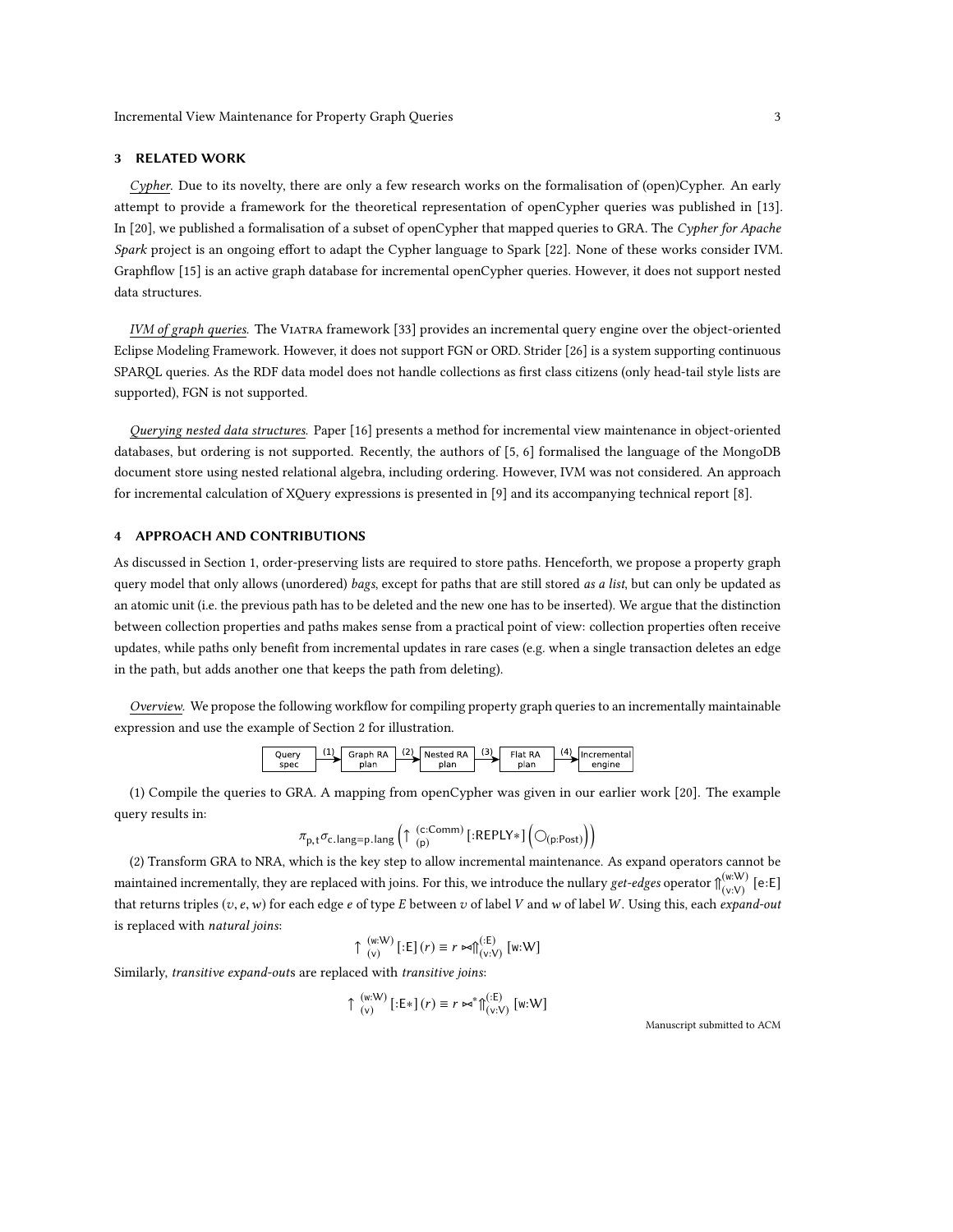Unlike relational databases, property graphs do not have a predefined schema. Hence, we slightly modify the unnest operator [\(Section 2\)](#page-1-0) so that defines specific attribute(s) to be unnested from the nested relation. For example,  $\mu_{c.\text{lang}\rightarrow cL}$ extracts the lang property of c. Using these rules, the example is transformed to:

$$
\pi_{p,t} \sigma_{\text{cl}=pL} \mu_{\text{c.lang}\rightarrow\text{cl},p.lang\rightarrow pL} \left( \bigcirc_{(p:Post)} \Join^* \left( \bigcap_{(p:Post)}^{(c:Comm)} \left[ :REPLY \right] \right) \right)
$$

(3) Transform NRA to FRA following the approaches presented in  $[7, 25]$  $[7, 25]$  $[7, 25]$ . However, a key difference is that due to their schema-free nature, the schema of the nested relations is not known for property graphs in advance and has to be inferred based on the query. Therefore, this step includes pushing down nested attributes to the  $\bigcirc$  and  $\mathfrak{g}$  operators. On the example, this results in

$$
\pi_{p,t} \sigma_{c \texttt{L} = p\texttt{L}} \left( \bigcirc_{(p:Post\{\texttt{lang} \rightarrow p\texttt{L}\})} \Join^{*} \left( \texttt{\textcolor{red}{\texttt{||}}\{\texttt{c:Comm}\} }^{(c:Comm\{\texttt{lang} \rightarrow c\texttt{L}\})} \ [\texttt{:REPLY}] \right) \right),
$$

where the notation {lang  $\rightarrow$  pL} represents a property that must be included in the base relation returned by the  $\cap$ or ↑ operator.

(4) Create an incremental view for the FRA expression. Incremental view maintenance algorithms for FRA are well studied both from a theoretical perspective [\[2,](#page-4-22) [4,](#page-4-6) [10,](#page-4-23) [11\]](#page-4-24) and implementation-wise, with many practical tools [\[12,](#page-4-25) [33\]](#page-5-3) and research prototypes [\[15,](#page-4-15) [26,](#page-4-16) [31\]](#page-5-4). While they are not expressible in first-order logic, it is possible to evaluate transitive operations incrementally [\[3,](#page-4-26) [23\]](#page-4-27).

Based on the proposed approach, we state the following: The openCypher language with unordered bags (instead of lists) and atomic paths (which can only be inserted or deleted, and lose their ordering when unnested) is incrementally maintainable.

Evaluation. The presented approach allows IVM for property graph queries, while allowing FGN and some degree of ORD (for handling paths). In particular, the proposed fragment still allows returning paths and path unwinding [\[1\]](#page-4-4), a feature that permits the query to iterate over the nodes of a path variable. The main tradeoff of the approach is that it does not allow users to use lists in their data model and queries. It is also not possible to specify top-k style queries, e.g. get the top 3 messages, based on the number of replies received.

Summary of contributions. Up to our best knowledge, our research is the first to investigate challenges of incremental view maintenance for property graph queries. We put a particular emphasis on handling nested data structures and ordering; and propose to limit the usage of ordering for (atomic) paths. Formulating the queries in NRA and flattening it to an FRA expression allows us to infer the minimal schema required by each operator, based on the query specification. Our approach does not require a priori knowledge of the data schema, unlike the schema cleanup algorithm of [\[34\]](#page-5-5) (defined in the context of evaluating XQuery expressions on XML documents) and the schema merging algorithm of [\[18\]](#page-4-28) (defined for consolidating multiple schemas into a mediated one).

Limitations and future work. Property graph queries present numerous additional challenges that were not presented in this paper. In particular, aggregations, the OPTIONAL MATCH, WITH, SKIP constructs were omitted, and are discussed (for non-incremental queries) in our earlier work [\[20\]](#page-4-11). Expressions (arithmetic operations, comparisons, and functions) were also left for future work.

Manuscript submitted to ACM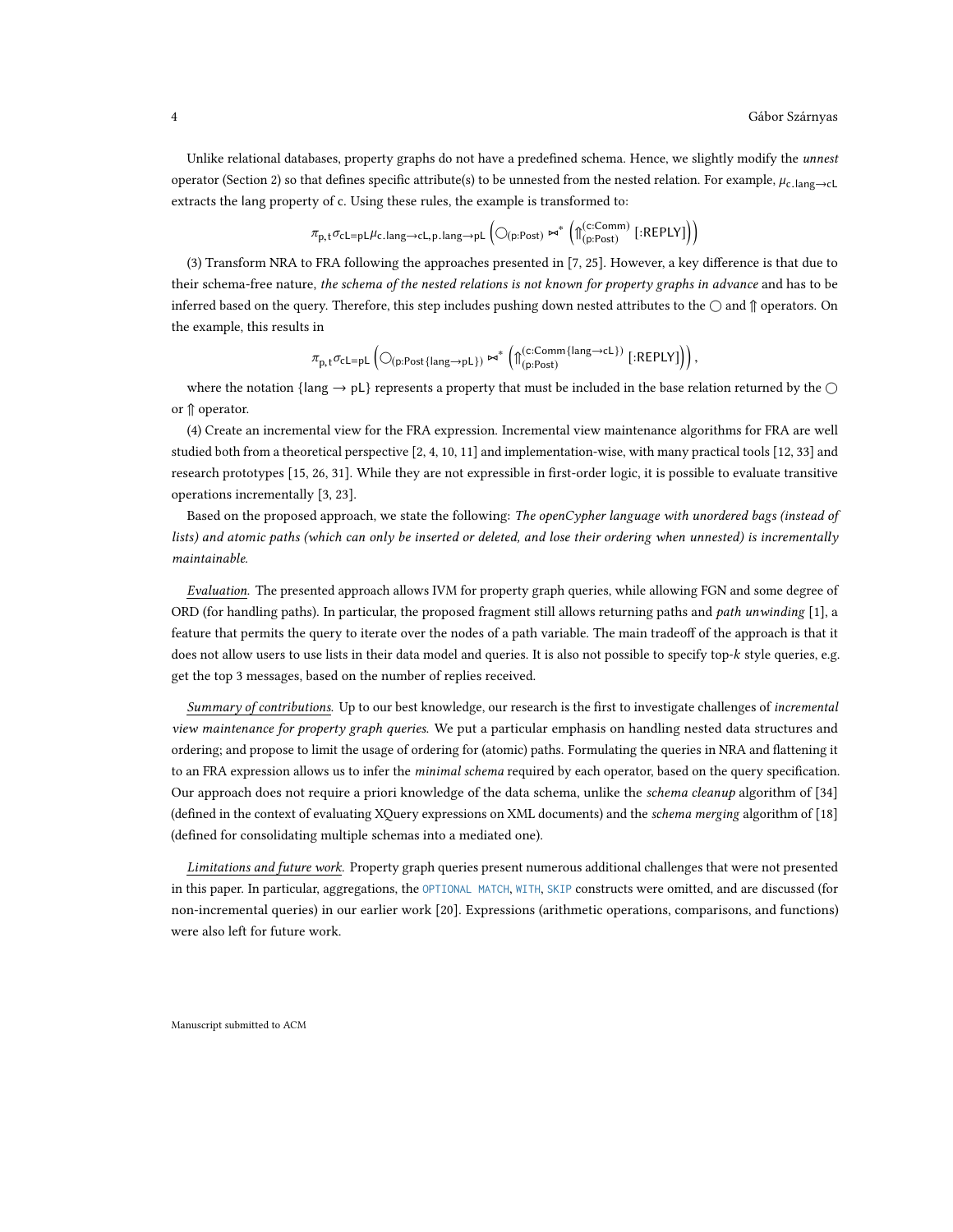#### REFERENCES

- <span id="page-4-4"></span>[1] Renzo Angles, Marcelo Arenas, Pablo Barceló, Aidan Hogan, Juan L. Reutter, and Domagoj Vrgoc. 2016. Foundations of Modern Graph Query Languages. CoRR abs/1610.06264 (2016).<http://arxiv.org/abs/1610.06264>
- <span id="page-4-22"></span>[2] Gábor Bergmann. 2013. Incremental Model Queries in Model-Driven Design. Ph.D. dissertation. Budapest University of Technology and Economics, Budapest.
- <span id="page-4-26"></span>[3] Gábor Bergmann, István Ráth, Tamás Szabó, Paolo Torrini, and Dániel Varró. 2012. Incremental Pattern Matching for the Efficient Computation of Transitive Closure. In Graph Transformations - 6th International Conference, ICGT 2012, Bremen, Germany, September 24-29, 2012. Proceedings (Lecture Notes in Computer Science), Hartmut Ehrig, Gregor Engels, Hans-Jörg Kreowski, and Grzegorz Rozenberg (Eds.), Vol. 7562. Springer, 386–400. DOI: [https://doi.org/10.1007/978-3-642-33654-6\\_26](https://doi.org/10.1007/978-3-642-33654-6_26)
- <span id="page-4-6"></span>[4] José A. Blakeley, Per-Åke Larson, and Frank Wm. Tompa. 1986. Efficiently Updating Materialized Views. In SIGMOD. 61-71. DOI: [https://doi.org/10.](https://doi.org/10.1145/16894.16861) [1145/16894.16861](https://doi.org/10.1145/16894.16861)
- <span id="page-4-18"></span>[5] Elena Botoeva and others. 2016. A Formal Presentation of MongoDB (Extended Version). CoRR abs/1603.09291 (2016).<http://arxiv.org/abs/1603.09291>
- <span id="page-4-19"></span>[6] Elena Botoeva and others. 2016. OBDA Beyond Relational DBs: A Study for MongoDB. In Description Logics.
- <span id="page-4-12"></span>[7] Jan Van den Bussche. 2001. Simulation of the nested relational algebra by the at relational algebra, with an application to the complexity of evaluating powerset algebra expressions. Theor. Comput. Sci. 254, 1-2 (2001), 363–377. DOI:[https://doi.org/10.1016/S0304-3975\(99\)00301-1](https://doi.org/10.1016/S0304-3975(99)00301-1)
- <span id="page-4-8"></span>[8] Katica Dimitrova, Maged El-Sayed, and Elke A. Rundensteiner. 2003. Order-Sensitive View Maintenance of Materialized XOuery Views. Technical Report. Computer Science Department, Worcester Polytechnic Institute. WPI-CS-TR-03-17.
- <span id="page-4-20"></span>[9] Katica Dimitrova, Maged El-Sayed, and Elke A. Rundensteiner. 2003. Order-Sensitive View Maintenance of Materialized XQuery Views. In ER. 144–157. DOI:[https://doi.org/10.1007/978-3-540-39648-2\\_14](https://doi.org/10.1007/978-3-540-39648-2_14)
- <span id="page-4-23"></span>[10] Timothy Griffin and Leonid Libkin. 1995. Incremental Maintenance of Views with Duplicates. In SIGMOD. 328-339. DOI:[https://doi.org/10.1145/](https://doi.org/10.1145/223784.223849) [223784.223849](https://doi.org/10.1145/223784.223849)
- <span id="page-4-24"></span>[11] Ashish Gupta, Inderpal Singh Mumick, and V. S. Subrahmanian. 1993. Maintaining Views Incrementally. In SIGMOD. 157–166. DOI:[https:](https://doi.org/10.1145/170035.170066) [//doi.org/10.1145/170035.170066](https://doi.org/10.1145/170035.170066)
- <span id="page-4-25"></span>[12] Red Hat. 2017. Drools. [http://www.drools.org/.](http://www.drools.org/) (2017).
- <span id="page-4-10"></span>[13] Jürgen Hölsch and Michael Grossniklaus. 2016. An Algebra and Equivalences to Transform Graph Patterns in Neo4j. In GraphQ at EDBT/ICDT.
- <span id="page-4-13"></span>[14] Gerhard Jaeschke and Hans-Jörg Schek. 1982. Remarks on the Algebra of Non First Normal Form Relations. In PODS, Jeffrey D. Ullman and Alfred V. Aho (Eds.). ACM, 124–138. DOI:<https://doi.org/10.1145/588111.588133>
- <span id="page-4-15"></span>[15] Chathura Kankanamge and others. 2017. Graphflow: An Active Graph Database. In SIGMOD. 1695-1698. DOI:[https://doi.org/10.1145/3035918.](https://doi.org/10.1145/3035918.3056445) [3056445](https://doi.org/10.1145/3035918.3056445)
- <span id="page-4-17"></span>[16] Harumi A. Kuno and Elke A. Rundensteiner. 1998. Incremental Maintenance of Materialized Object-Oriented Views in MultiView: Strategies and Performance Evaluation. IEEE Trans. Knowl. Data Eng. 10, 5 (1998), 768–792. DOI:<https://doi.org/10.1109/69.729731>
- <span id="page-4-9"></span>[17] LDBC Social Network Benchmark task force. 2017. LDBC Social Network Benchmark (SNB). Technical Report. Linked Data Benchmark Council. http://https://ldbc.github.io/ldbc\_snb\_docs/ldbc-snb-specification.pdf.
- <span id="page-4-28"></span>[18] Xiang Li, Christoph Quix, David Kensche, Sandra Geisler, and Lisong Guo. 2011. Automatic generation of mediated schemas through reasoning over data dependencies. In ICDE. 1280–1283. DOI:<https://doi.org/10.1109/ICDE.2011.5767913>
- <span id="page-4-7"></span>[19] Jixue Liu, Millist W. Vincent, and Mukesh K. Mohania. 1999. Incremental Maintenance of Nested Relational Views. In IDEAS. 197–205. DOI: <https://doi.org/10.1109/IDEAS.1999.787268>
- <span id="page-4-11"></span>[20] József Marton, Gábor Szárnyas, and Dániel Varró. 2017. Formalising openCypher Graph Queries in Relational Algebra. In ADBIS. 182–196. DOI: [https://doi.org/10.1007/978-3-319-66917-5\\_13](https://doi.org/10.1007/978-3-319-66917-5_13)
- <span id="page-4-5"></span>[21] Neo Technology. 2017. openCypher Project. [http://www.opencypher.org/.](http://www.opencypher.org/) (2017).
- <span id="page-4-14"></span>[22] openCypher. 2017. CAPS: Cypher for Apache Spark. [https://github.com/opencypher/cypher-for-apache-spark.](https://github.com/opencypher/cypher-for-apache-spark) (2017).
- <span id="page-4-27"></span>[23] Chaoyi Pang, Guozhu Dong, and Kotagiri Ramamohanarao. 2005. Incremental maintenance of shortest distance and transitive closure in first-order logic and SQL. ACM Trans. Database Syst. 30, 3 (2005), 698–721. DOI:<https://doi.org/10.1145/1093382.1093384>
- <span id="page-4-3"></span>[24] Marcus Paradies and others. 2017. GraphScript: implementing complex graph algorithms in SAP HANA. In DBPL. 13:1–13:4. DOI:[https:](https://doi.org/10.1145/3122831.3122841) [//doi.org/10.1145/3122831.3122841](https://doi.org/10.1145/3122831.3122841)
- <span id="page-4-21"></span>[25] Jan Paredaens and Dirk Van Gucht. 1992. Converting Nested Algebra Expressions into Flat Algebra Expressions. ACM Trans. Database Syst. 17, 1 (1992), 65–93. DOI:<https://doi.org/10.1145/128765.128768>
- <span id="page-4-16"></span>[26] Xiangnan Ren and others. 2017. Strider: An Adaptive, Inference-enabled Distributed RDF Stream Processing Engine. PVLDB 10, 12 (2017), 1905–1908. <http://www.vldb.org/pvldb/vol10/p1905-ren.pdf>
- <span id="page-4-1"></span>[27] Ian Robinson, Jim Webber, and Emil Eifrém. 2015. Graph Databases (2nd ed.). O'Reilly Media.
- <span id="page-4-2"></span>[28] Marko A. Rodriguez. 2015. The Gremlin graph traversal machine and language (invited talk). In DBPL. 1–10. DOI:[https://doi.org/10.1145/2815072.](https://doi.org/10.1145/2815072.2815073) [2815073](https://doi.org/10.1145/2815072.2815073)
- <span id="page-4-0"></span>[29] Siddhartha Sahu, Amine Mhedhbi, Semih Salihoglu, Jimmy Lin, and M. Tamer Özsu. 2017. The Ubiquity of Large Graphs and Surprising Challenges of Graph Processing: A User Survey. CoRR abs/1709.03188 (2017).<http://arxiv.org/abs/1709.03188>